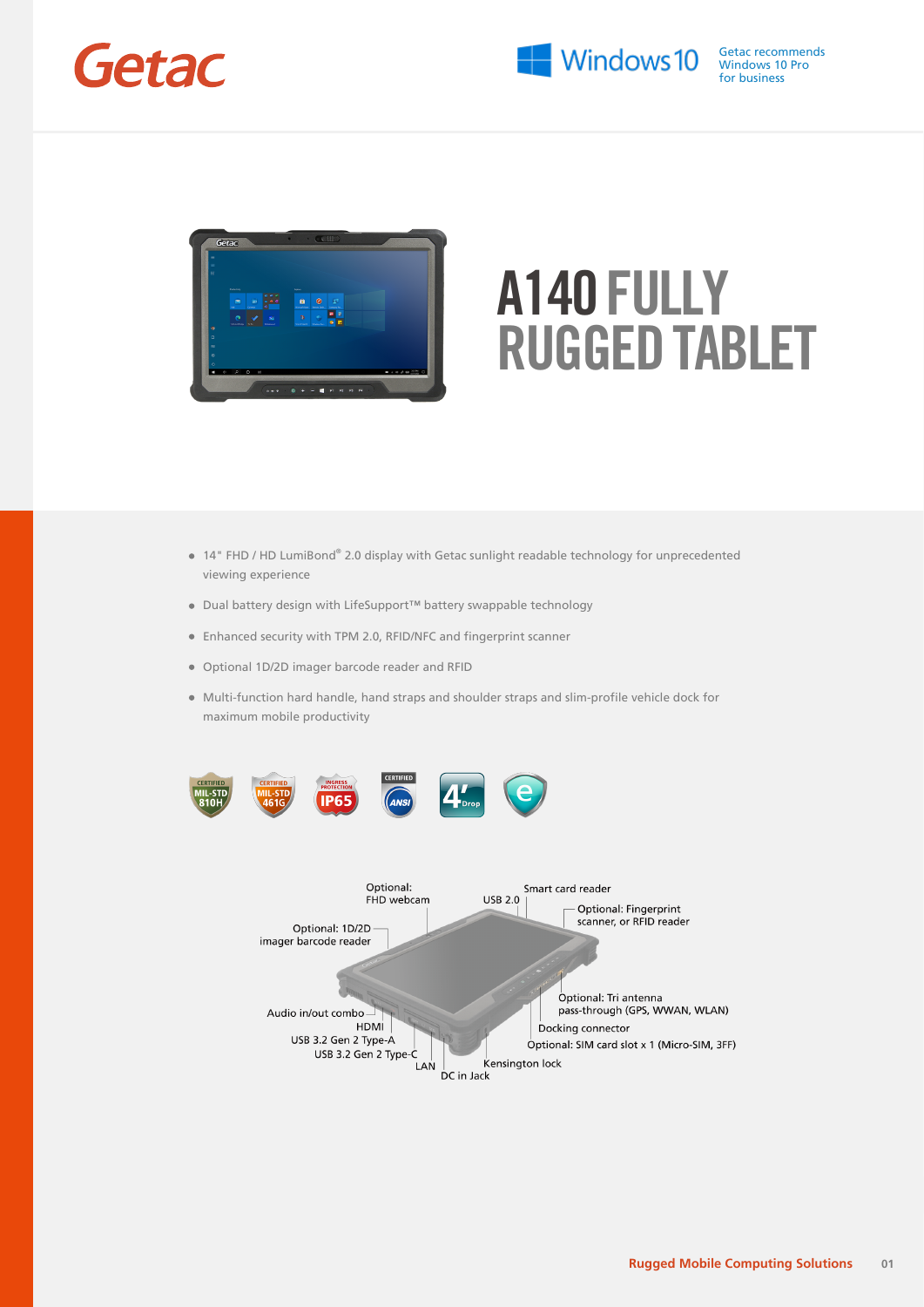#### SPECIFICATIONS

| <b>Operating System</b>          | Windows 10 Pro                                                                                                                                                                                                                                                                                                     |
|----------------------------------|--------------------------------------------------------------------------------------------------------------------------------------------------------------------------------------------------------------------------------------------------------------------------------------------------------------------|
| <b>Mobile Computing Platform</b> | Intel® Core™ i5-10210U Processor 1.6GHz<br>Max. 4.2GHz with Intel® Turbo Boost Technology<br>- 6MB Intel® Smart Cache                                                                                                                                                                                              |
|                                  | <b>Platform options:</b><br>Intel® Core™ i5-10310U, vPro Processor 1.7GHz<br>Max. 4.4GHz with Intel® Turbo Boost Technology<br>- 6MB Intel® Smart Cache                                                                                                                                                            |
|                                  | Intel® Core™ i7-10510U Processor 1.8GHz<br>Max. 4.9GHz with Intel® Turbo Boost Technology<br>- 8MB Intel® Smart Cache                                                                                                                                                                                              |
|                                  | Intel® Core™ i7-10610U vPro Processor 1.8GHz<br>Max. 4.9GHz with Intel® Turbo Boost Technology<br>- 8MB Intel® Smart Cache                                                                                                                                                                                         |
| <b>VGA Controller</b>            | Intel <sup>®</sup> UHD Graphics                                                                                                                                                                                                                                                                                    |
| <b>Display</b>                   | 14" TFT LCD HD (1366 x 768)<br>Protection film<br>1,000 nits LumiBond® display with Getac sunlight readable<br>technology<br>Capacitive multi-touch screen<br>Optional: 14" IPS TFT LCD FHD (1920 x 1080)<br>800nits LumiBond® display with Getac sunlight readabl<br>technology and capacitive multi-touch screen |
| <b>Storage &amp; Memory</b>      | 8GB DDR4<br>Optional: 16GB / 32GB DDR4<br>256GB PCIe NVMe SSD<br>Optional: 512GB / 1TB PCIe NVMe SSD                                                                                                                                                                                                               |
| <b>Keyboard</b>                  | Power button<br>7 tablet programmable buttons                                                                                                                                                                                                                                                                      |
| <b>Pointing Device</b>           | Touchscreen<br>- Capacitive multi-touch screen                                                                                                                                                                                                                                                                     |

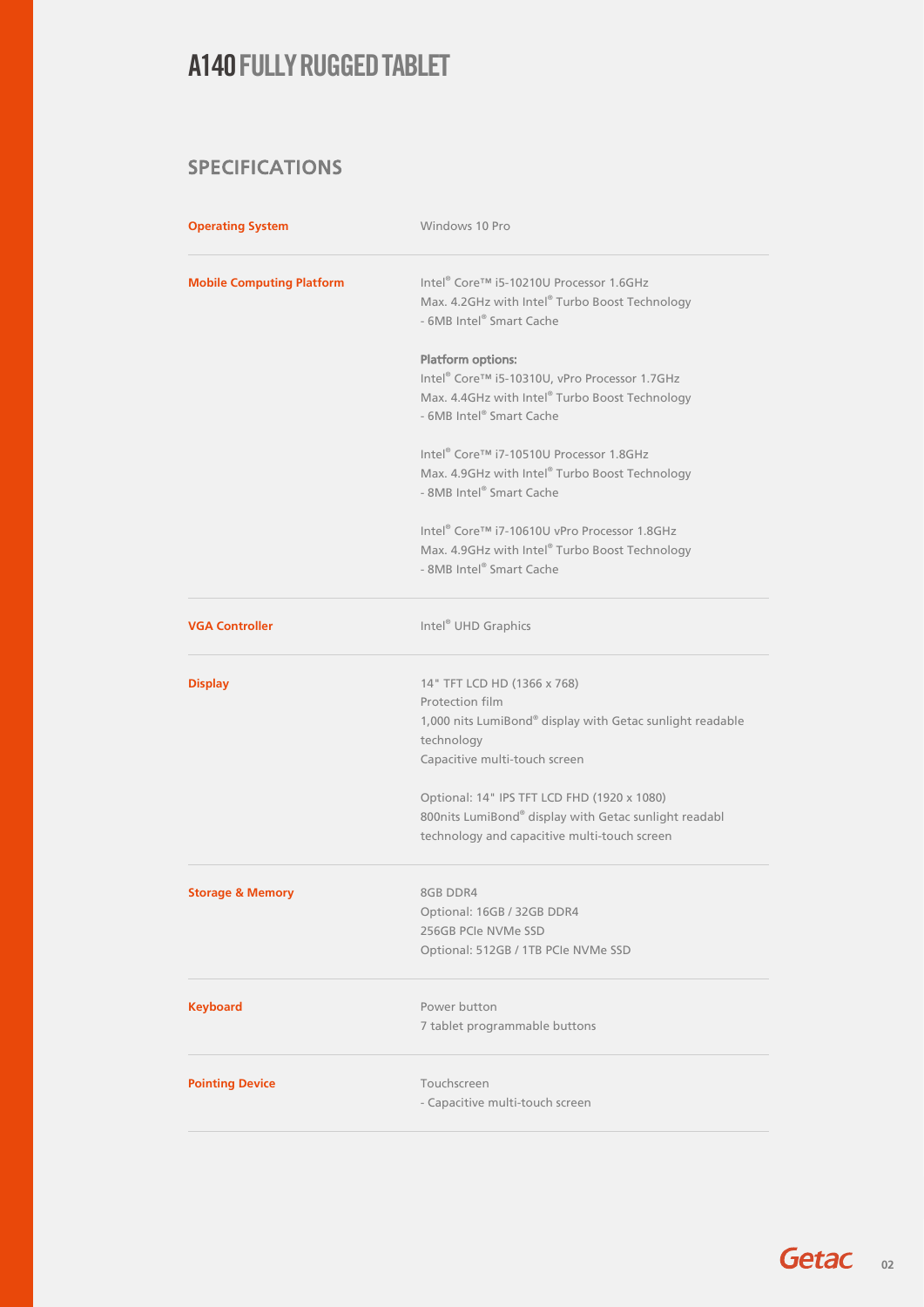| Optional: 1D/2D imager barcode reader<br>Optional: Serial port, or HF RFID, or Fingerprint scanner, or HF<br>RFID + Fingerprint scanner |
|-----------------------------------------------------------------------------------------------------------------------------------------|
| Audio in/out combo x 1                                                                                                                  |
| DC in Jack x 1                                                                                                                          |
| USB 2.0 x 1                                                                                                                             |
| USB 3.2 Gen 2 Type-A x 1                                                                                                                |
| USB 3.2 Gen 1 Type-C x 1<br>$HDMI \times 1$                                                                                             |
| $LAN(RJ45) \times 1$                                                                                                                    |
| Docking connector x 1                                                                                                                   |
| Optional: FHD webcam x 1                                                                                                                |
| Optional: SIM card slot x 1 (Micro-SIM, 3FF)                                                                                            |
| Optional: RF antenna pass-through for GPS, WWAN and                                                                                     |
| <b>WLAN</b>                                                                                                                             |
| Optional: 8M pixels auto focus rear camera x 1                                                                                          |
| 10/100/1000 base-T Ethernet x 1                                                                                                         |
| Intel® Wi-Fi 6 AX201, 802.11ax                                                                                                          |
| Bluetooth (v5.2) <sup>i</sup>                                                                                                           |
| Optional: Dedicated GPS "                                                                                                               |
| Optional: 4G LTE mobile broadband iii                                                                                                   |
| <b>Getac Utility</b>                                                                                                                    |
| Getac Camera                                                                                                                            |
| <b>Getac Geolocation</b>                                                                                                                |
| Getac Barcode Manager vill                                                                                                              |
| Optional: Absolute Persistence®                                                                                                         |
| <b>TPM 2.0</b>                                                                                                                          |
| Kensington lock                                                                                                                         |
| Optional: HF RFID                                                                                                                       |
| Opional: Fingerprint reader                                                                                                             |
| Smart card reader                                                                                                                       |
| AC adapter (65W, 100-240VAC, 50/60Hz)                                                                                                   |
| Li-ion smart battery (10.8V, typical 3220mAh; min.3120mAh) x 2                                                                          |
| LifeSupport™ battery swappable technology                                                                                               |
| 369 x 248 x 32.5mm (14.58" x 9.76" x 1.279")<br>2.3kg (5.07lbs) iv                                                                      |
|                                                                                                                                         |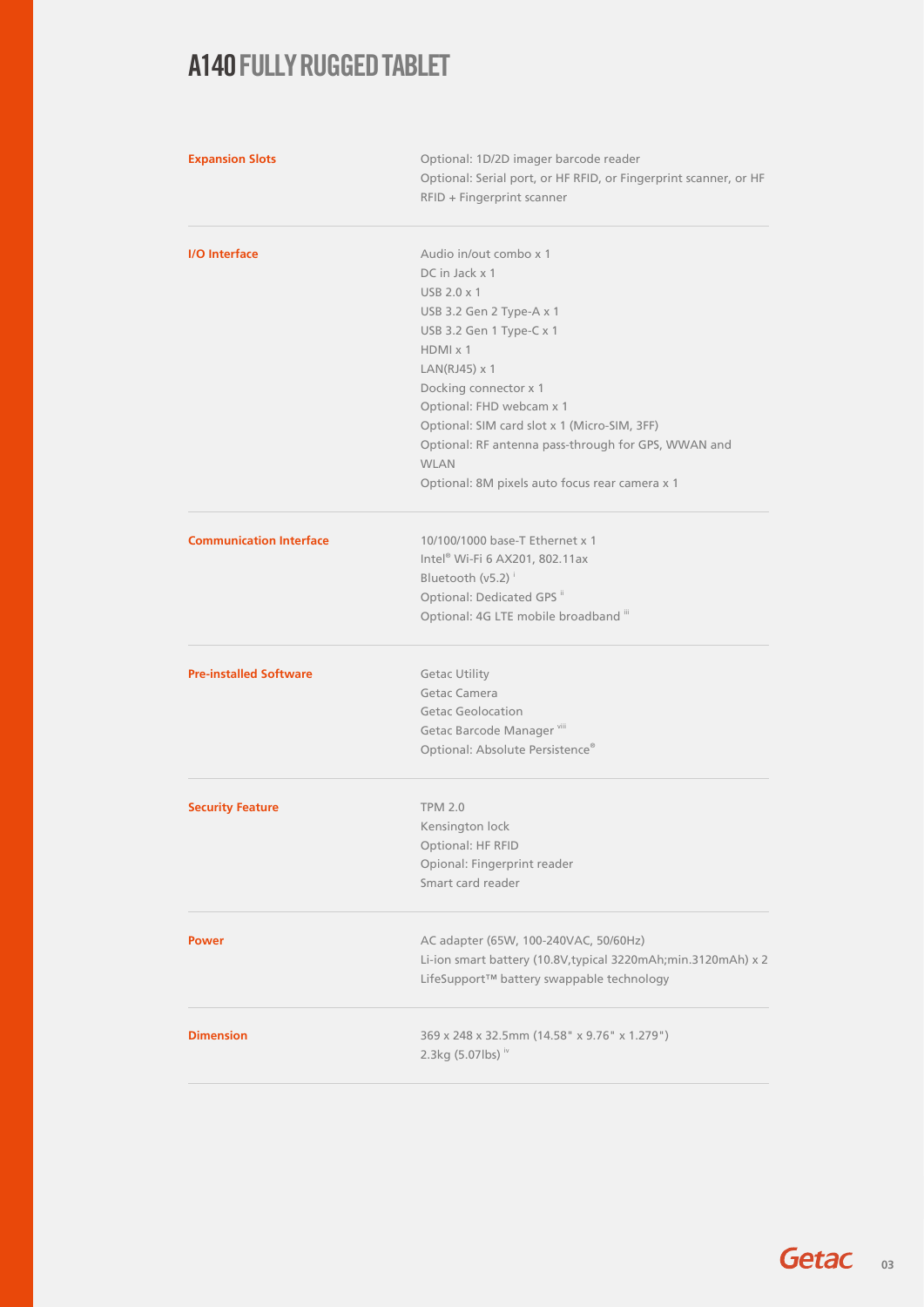| <b>Rugged Feature</b>              | MIL-STD-810H certified<br>IP65 certified<br>MIL-STD-461G certified Y<br>Vibration & 4ft (1.2m) drop resistant vi<br>e-Mark certified for vehicle usage<br>Optional: ANSI / ISA 121201                                                                                                                                                                                                                                                                                                                                                                                             |
|------------------------------------|-----------------------------------------------------------------------------------------------------------------------------------------------------------------------------------------------------------------------------------------------------------------------------------------------------------------------------------------------------------------------------------------------------------------------------------------------------------------------------------------------------------------------------------------------------------------------------------|
| <b>Environmental Specification</b> | Temperature vii:<br>- Operating: -29°C to 63°C / -20°F to 145°F<br>- Storage: -51°C to $71^{\circ}$ C / -60°F to 160°F<br>Humidity:<br>- 95% RH, non-condensing                                                                                                                                                                                                                                                                                                                                                                                                                   |
| <b>Accessories</b>                 | Battery (10.8V, typical 3220mAh; min. 3120mAh)<br>AC adapter (65W, 100-240VAC)<br>Capacitive stylus with tether                                                                                                                                                                                                                                                                                                                                                                                                                                                                   |
|                                    | Optional:<br>Carry bag<br>Battery (10.8V, typical 3220mAh; min. 3120mAh)<br>Multi-Bay charger (Dual-Bay)<br>Multi-Bay charger (Eight-Bay)<br>AC adapter (65W, 100-240VAC)<br>Office dock AC adapter (90W, 100-240VAC)<br>MIL-STD-461 certified AC adapter (90W, 115-230VAC)<br>DC-DC vehicle adapter (120W, 11-32VDC)<br>Capacitive stylus with tether<br>Protection film<br>Rotating hand strap with kickstand<br>Rubber hand strap<br>Shoulder strap (2-point)<br>Shoulder harness (4-point; handsfree)<br>Vehicle cradle<br>Vehicle dock<br>Office dock<br>100W Type-C adapter |
| <b>Bumper-to-Bumper Warranty</b>   | Accidents can take your equipment out of service when you<br>least expect it, especially in a rugged environment, which can<br>cause costly equipment downtime.<br>That is why Getac has introduced accidental damage as<br>standard under our Bumper-to-Bumper warranty, to help<br>minimize your enterprise IT costs.<br>Bumper-to-Bumper is your hassle-free guarantee. That means<br>you can depend on us to have your unit back in service within<br>days.<br><b>Standard</b><br>3 years Bumper-to-Bumper                                                                    |

I. Bluetooth performance and connectable distance may be subject to interference with the environments and performance on client devices, users may be able to reduce effects of interference by minimizing the number of active Bluetooth